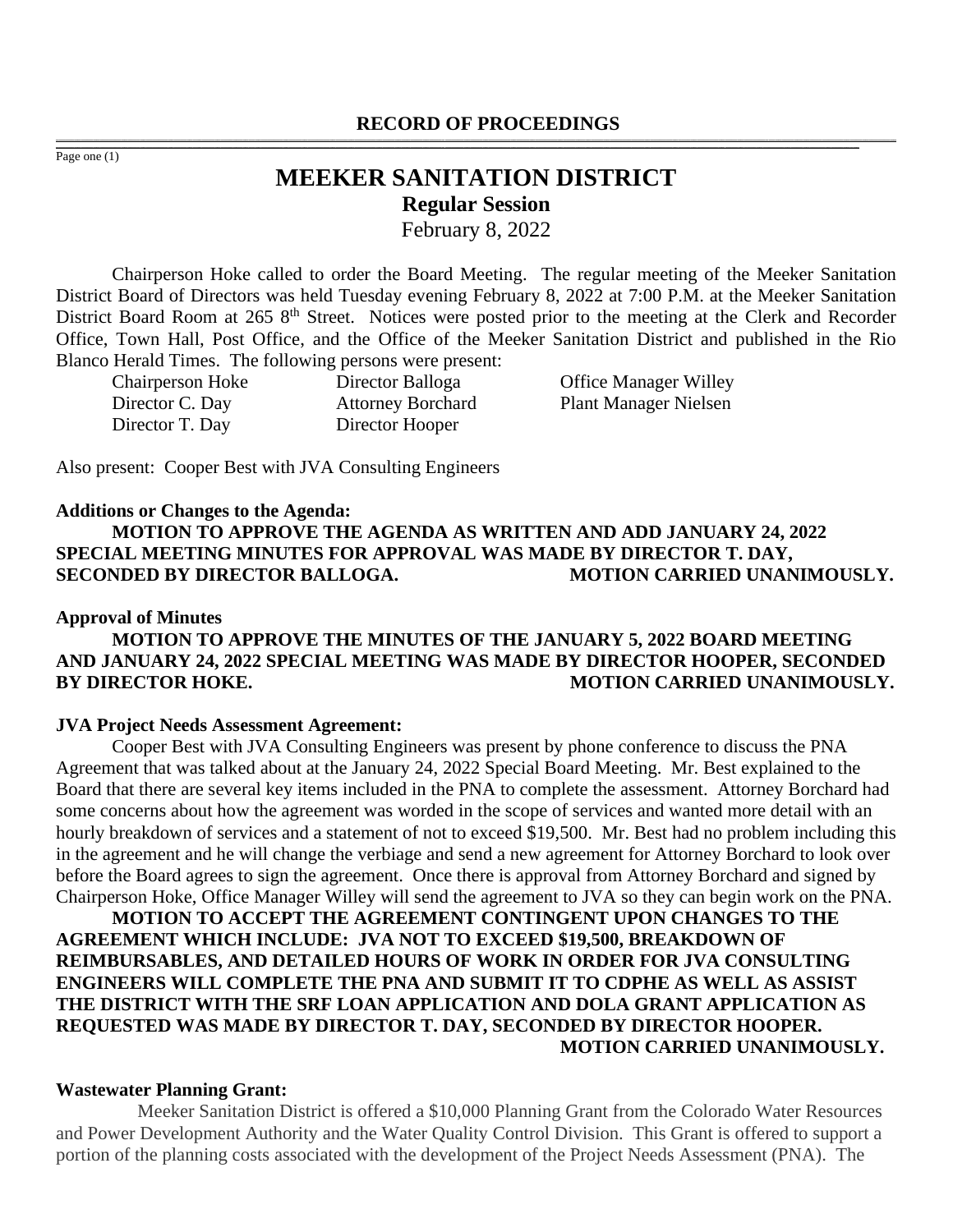Regular Board Meeting Page Two (2) February 8, 2022

PNA is to be done by JVA Consulting Engineers. Any planning expenses in excess of this planning grant award may be reimbursed per the terms of a Design and Engineering grant, if so awarded. The Board decided to move forward with accepting the Planning Grant and signing the agreement to help with costs associated with the PNA.

# **MOTION TO SIGN AND MOVE FORWARD WITH THE PLANNING GRANT AGREEMENT IN THE AMOUNT OF \$10,000 TO HELP WITH COSTS OF THE PROJECT NEEDS ASSESSMENT WAS MADE BY DIRECTOR HOKE, SECONDED BY DIRECTOR T. DAY. MOTION CARRIED UNANIMOUSLY.**

#### **Grant Writing Agreement:**

Cooper Best with JVA recommended Paul Young, with Swiftwater Solutions, to help us with grant writing. Plant Manager Nielsen and Office Manager Willey had a meeting with Paul Young on February 1 to discuss assistance with the Energy and Mineral Impact Assistance Fund (EMIAF or DOLA) grant application. He explained that they charge a lump sum of \$2000 for getting the grant information together from JVA and Meeker Sanitation District and then writing the grant for the District. Paul will set up a pre-liminary meeting and a final meeting with the District to finalize the Grant and the Meeker Sanitation will submit the grant through the CEOS portal once completed. Paul Young has worked for DOLA and CDPHE and has a lot of experience in grant writing and knowledge of how the SRF Loan funding program and DOLA Grant process works. He will be a great resource and help to the District in getting the DOLA Grant done correctly and keeping us in the loop of how things work. In order to get the DOLA Grant submitted in time the Board would have to sign the agreement and it would need sent back to Paul Young on February 9 for him to get started on it asap. The Grant needs to be submitted no later than February 28. The Board decided to use Swift water Solutions, Paul Young, to write the DOLA grant. Chairperson Hoke signed the agreement and crossed out section 5.0 and 6.4 and initialed.

# **MOTION TO SIGN SWIFTWATER SOLUTIONS LLC. AGREEMENT CONTRACT WITH THE EXCEPTION OF SECTION 5.0 AND 6.4 IN THE LUMP SUM AMOUNT OF \$2,000 FOR WRITING MEEKER SANITATION DISTRICT DOLA GRANT APPLICATION WAS MADE BY DIRECTOR BALLOGA SECONDED BY DIRECTOR HOOPER.**

#### **MOTION CARRIED UNANIMOUSLY.**

#### **Audit Agreement with Colo CPA Services:**

Colo CPA has sent us an agreement letter; they will perform the audit this year for an amount not exceed \$4,950.

# **MOTION TO ACCEPT THE AGREEMENT WITH COLO CPA TO PERFORM THE AUDIT FOR 2021 FOR AN AMOUNT NOT EXCEED \$4,950 WAS MADE BY DIRECTOR T. DAY SECONDED BY DIRECTOR HOOPER. MOTION CARRIED UNANIMOUSLY.**

#### **Plant Report:**

Lab results were within permit limits.

Annual Biosolids Report has been filed. We exceed the copper concentration and now must monitor our Cumulative Pollutant Loading Rate (CPLR). This is a running total of lbs/ac (pound per acre) once we reach the limit, we will no longer be able to apply to the site. The rate applied this year we have about 190 years of use remaining. Plant Manager Nielsen will keep the Board aware if it suddenly increases, but otherwise we should have several years before we have to worry about it.

Plant Manager Nielsen let the Board know that he has a cost on replacement of the Effluent Pump but is waiting on cost for parts to possibly rebuild pump to keep cost down.